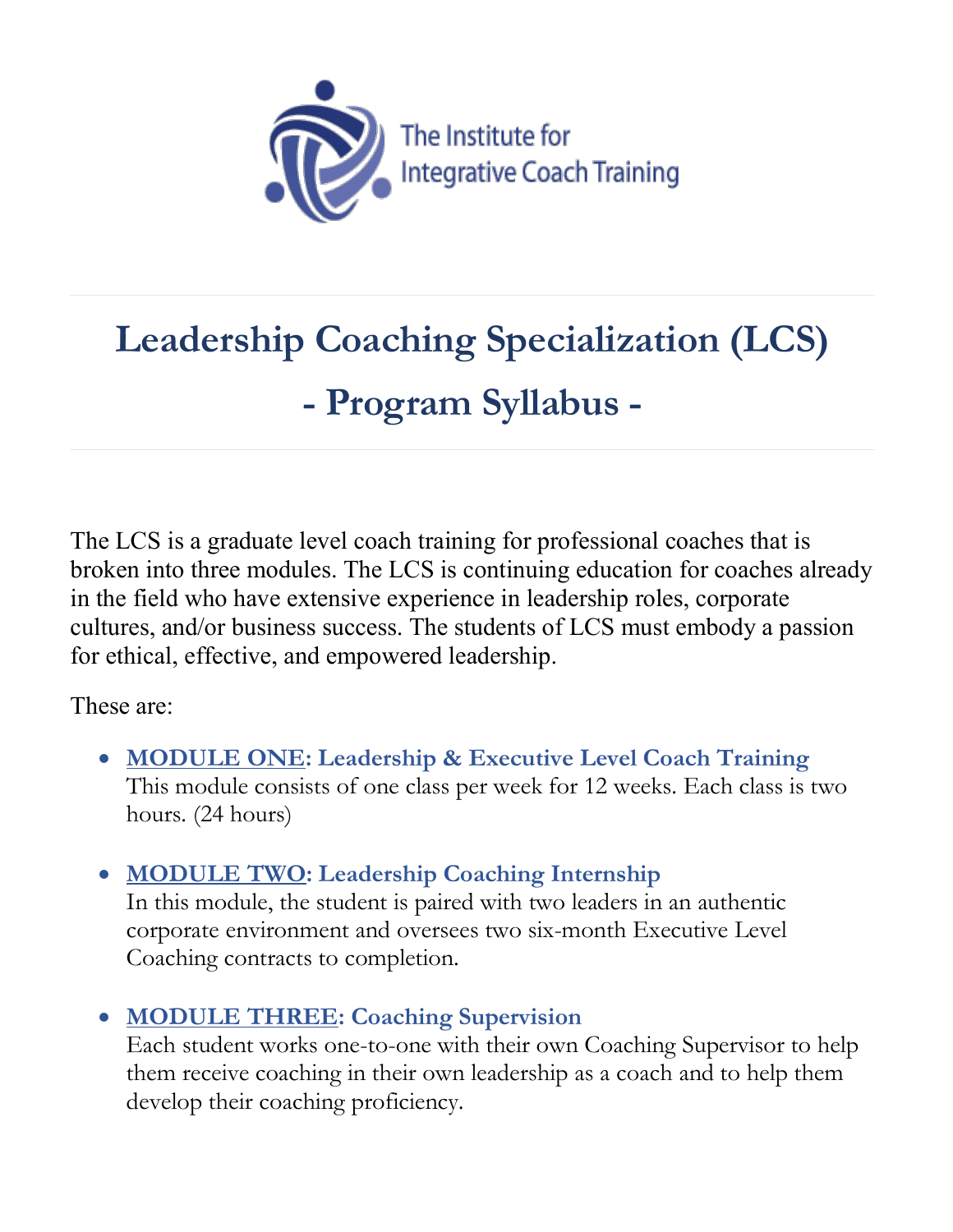#### **MODULE ONE**

## **Leadership Coach Training**

#### **CLASS ONE**

### The Integrated Leader

Class Description: This class is an introduction to the 12 Step Leadership Coaching Model and Integrative Leadership. Students are introduced to coaching distinctions in the leadership arena. This class gives coaches a baseline for their coaching approach, program goals and explores the coaching skills required to empower the coach's leadership coaching proficiency.

Hours: 2

Format: Webinar

#### Instructor(s):

- Suzanne McFarlin, BA, PCC, BCC
- Tamica Sears, MA, CPIC, PCC

- Learn how to apply the ICF Core Competencies of (B) Co-Creating the Relationship, (C7) Evokes Awareness, and (D) Cultivating Learning & Growth.
- Learn to identify the key distinctions between leadership and management in order to help the client form powerful leadership goals and criteria for growth.
- Gain an understanding of coaching around leadership development by helping the client to increase their leadership awareness and proficiency.
- Understand the role of coaching in the evolution of leadership ability and facilitating learning and growth within a budding and/or seasoned leader.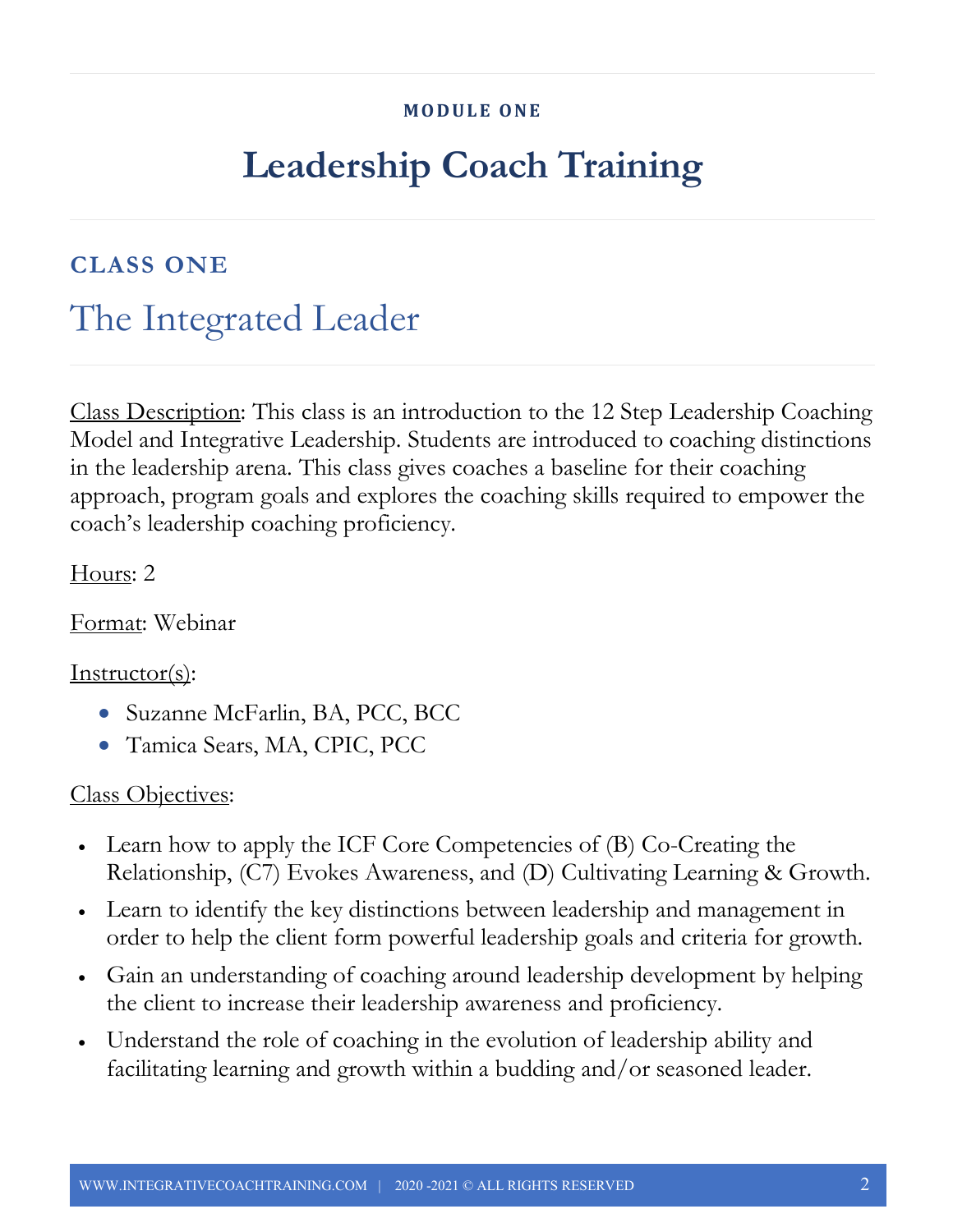### **CLASS TWO**

## Staging the Coaching Engagement

Class Description: This class covers the logistical side of coaching for progress, honoring agreements, and establishing contracts effectively. Setting the foundation of the coaching relationship is explored relative to progress tracking being a key component to established reporting agreements around ROI. The student learns how to apply their coaching skills of active listening and ethics in negotiating HR contracts.

Hours: 2

Format: Webinar

Instructor(s): Tamica Sears, MA, CPIC, PCC

- Learn how to apply the ICF Core Competencies of (A.1) Demonstrates Ethical Practice, (B3) Establishes and Maintains Agreements, (C6) Listens Actively, and (D) Cultivates Learning & Growth.
- Learn to negotiate, contract, and track the client or sponsor's return on investment (ROI).
- Gain a framework for progress tracking, so that the client can see their progress and growth opportunities.
- Understand how to listen actively to best negotiate corporate contracts that honor the needs of the client, demonstrate ethical practice and establish and maintain clear agreements.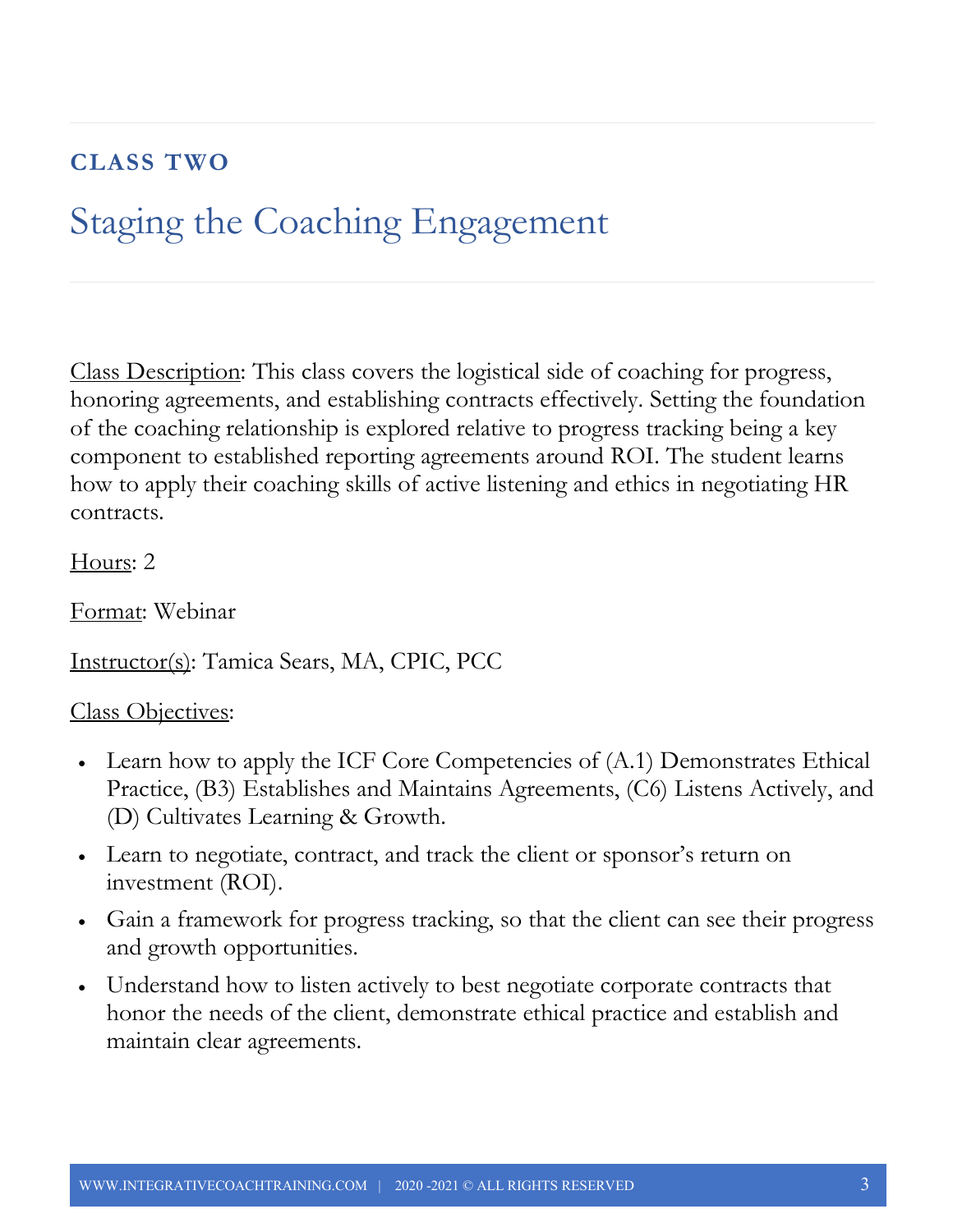### **CLASS THREE**

## Coaching Through Strengths

Class Description: This class introduces the students to the StrengthsFinder assessment and teaches them how to coach around strengths to help the client to build their leadership skills from a strengths-based perspective. The coaching skills required to form powerful questions, evoke new client awareness, and facilitate growth are covered.

Hours: 2

Format: Webinar

Instructor(s): Suzanne McFarlin, BA, PCC, BCC

- Learn how to apply the ICF Core Competencies of  $(A.1.2)$  being sensitive to client's identity, (A2) Embodies a Coaching Mindset, (C7) Evokes Awareness, (D) Cultivating Learning and Growth, and a Resource Development tool.
- Learn to identify the key factors in building from strengths and forming powerful questions that facilitate leadership growth.
- Gain insights on the research behind helping the client identify and coaching to one's strengths.
- Understand the coaching skills required to help facilitate self-awareness around personal and leadership strengths that facilitates client growth.
- See the role that coaching plays in the client's development of self-identity, leadership skills, learning, and growth.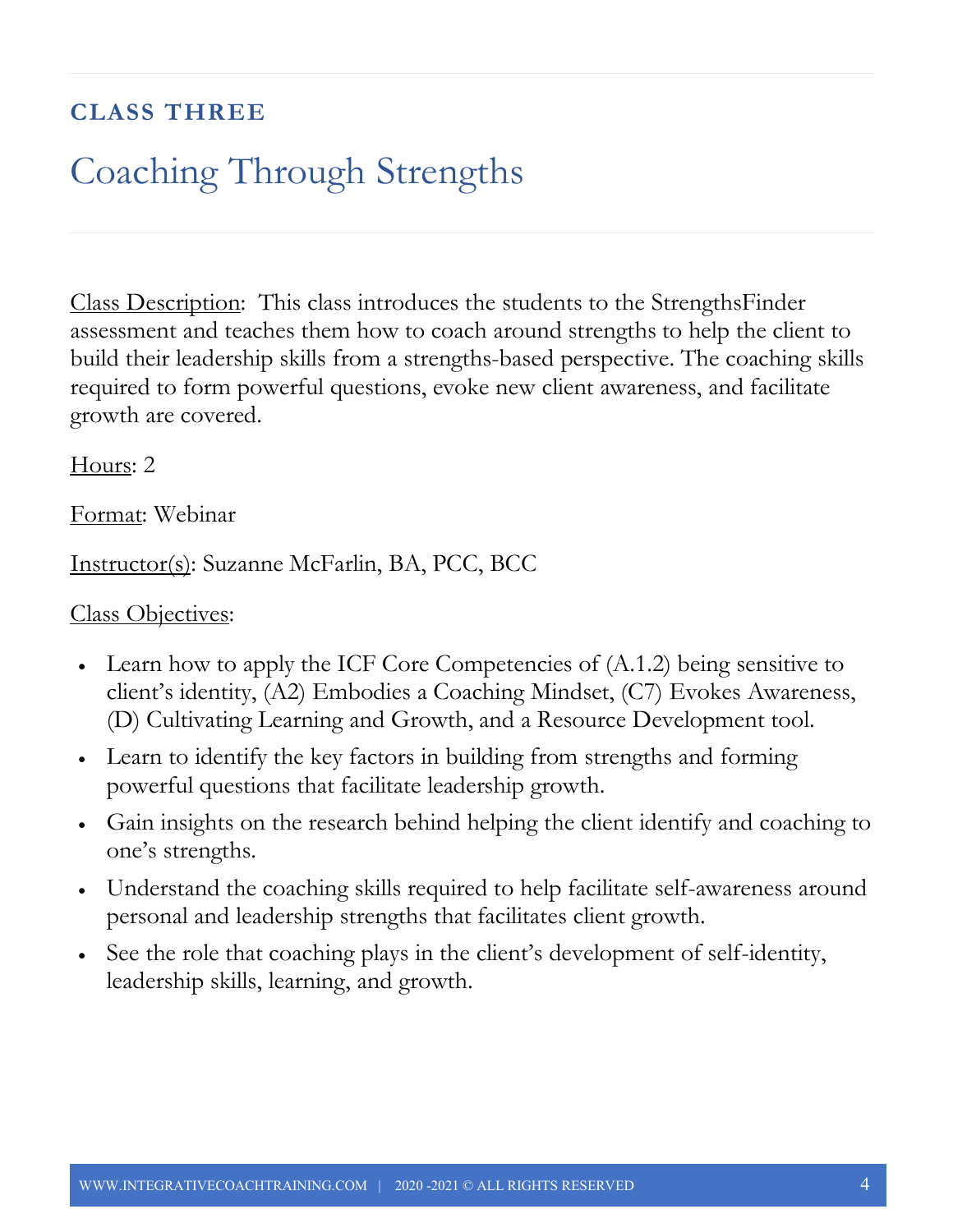### **CLASS FOUR**

## Facilitating Growth with 360s

Class Description: This class covers the process of delivering a 360, compiling feedback, using collective feedback to craft impactful leadership goals, and how to coach the client towards their goals. The coaching skills of active listening, evoking awareness, and facilitating client growth are covered.

Hours: 2

Format: Webinar

Instructor(s): Tamica Sears, MA, CPIC, PCC

- Learn how to apply the ICF Core Competencies of (B3, B4) Co-Creating the Relationship, (B4) Cultivates Trust and Safety, (C6) Active Listening, (C7) Evokes Awareness, (D) Cultivating Learning & Growth and a Resource Development tool.
- Learn to identify key ways to facilitate safety in the feedback process by cocreating the relationship and engaging active listening that in turn evokes new awareness and facilitates client learning.
- Gain a framework to follow and ethical procedures when coaching around a 360 assessment.
- Understand the coaching skills required maintain agreements, foster safety, and facilitate results around the client's identified goals and agendas.
- See the role that coaching around assessment feedback plays in leadership development.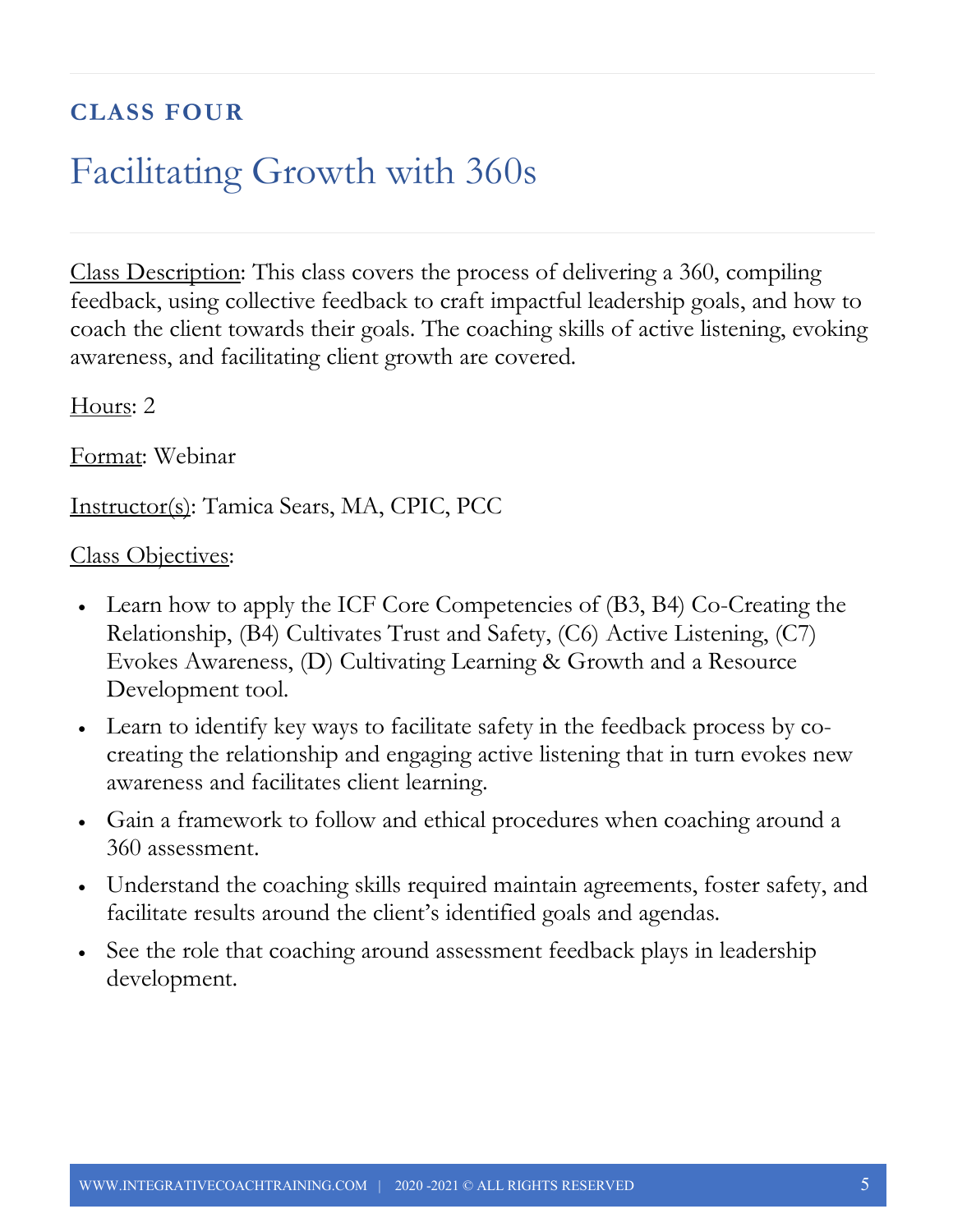### **CLASS FIVE**

## Cultivating Emotional Intelligence

Class Description: In this class, we look at the role that emotional intelligence plays in potentiating the leadership approach. Through the coaching skills of presence, active listening, and evoking awareness, the student will learn key skills that facilitate emotionally intelligent avenues for their own learning and growth. The student will learn how establishing a solid foundation with a client invites emotional safety and cultivates trust to support the client in defining what the evolution of emotional intelligence looks like to them in their leadership roles.

Hours: 2

Format: Webinar

Instructor(s): Suzanne McFarlin, BA, PCC, BCC

- Learn how to apply the ICF Core Competencies of (A.1.2-3) Foundation setting, (B4) Cultivates Trust and Safety, (B5) Maintains Presence, (C6) Listens Actively, (C7) Evokes Awareness, (D) Cultivates Learning and Growth, and a Resource Development tool.
- Learn how the coaching skill of whole-person listening cultivates greater awareness that fosters emotional intelligence to develop.
- Gain a greater awareness of how the qualities of honest, integrous communication, and coaching presence lend to emotional intelligence.
- Understand the coaching skills of setting a solid foundation lends to cultivating trust and safety so that emotional safety can foster emotional growth and understanding. Understand how the coaching skills of cultivating learning and growth lend to emotional intelligence.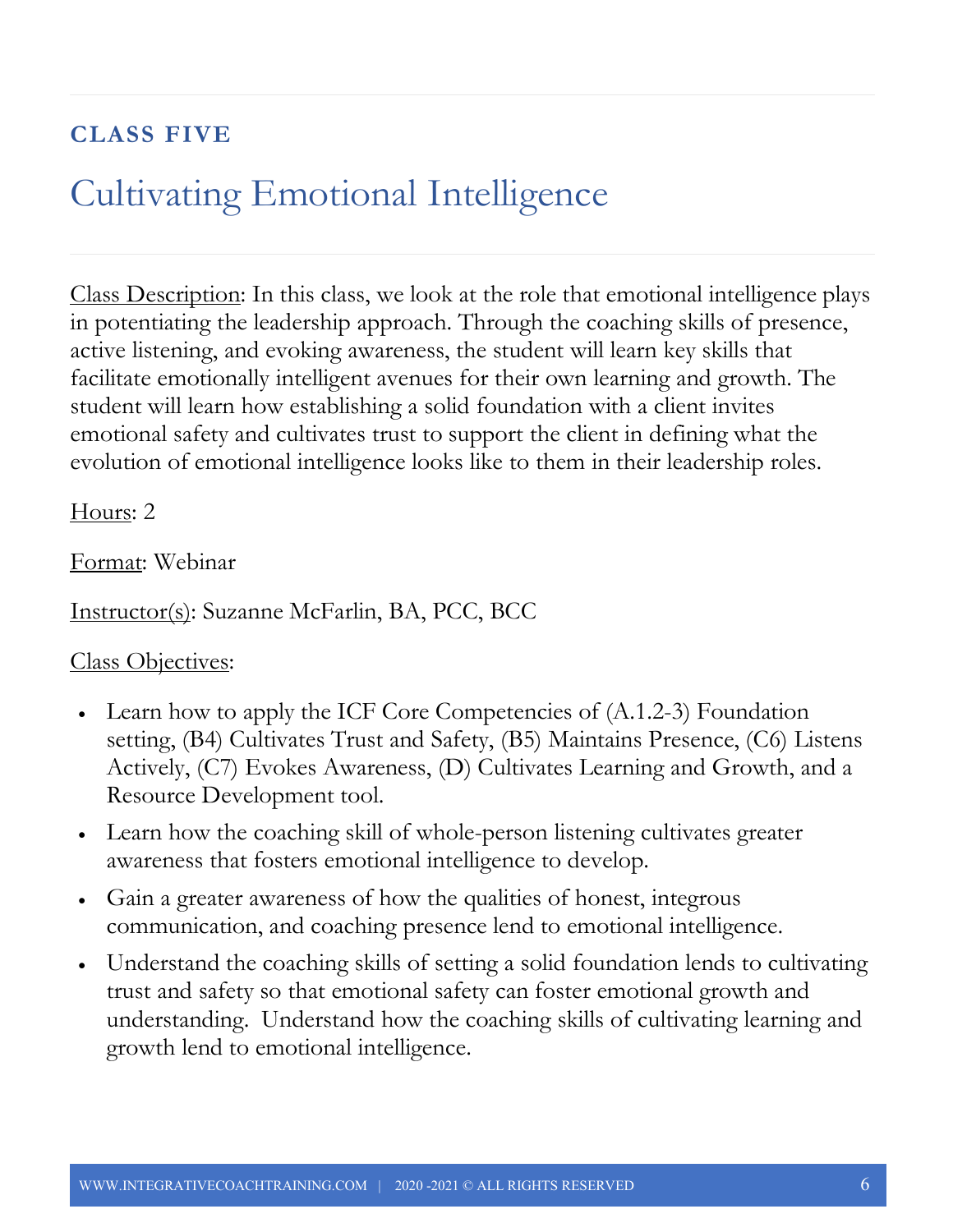### **CLASS SIX**

### Designing a Career Plan

Class Description: This class examines the role of agreements around sponsorship and the client's truth. The students explore the ethics around confidentiality, respecting the client's truth, and sponsorship agreements in the event the client wishes to exit a company role while the company is the sponsor. The skills of setting a solid coaching program foundation, co-creating the coaching relationship, and communicating effectively are instrumental in helping a leader in identifying their career development limitations, success measures, and approaches.

Hours: 2

Format: Webinar

Instructor(s): Tamica Sears, MA, CPIC, PCC

- Learn how to apply the ICF Core Competencies of (A) Foundation, (B) Co-Creating the Relationship, and (C) Communicating Effectively.
- Learn to identify red flags and bring those to the client's attention for selfexamination through direct communication and delivering powerful questions for the client to self-reflect and self-determine.
- Gain a framework to establish a solid foundation in the coaching agreements by co-creating the coaching program.
- Understand the distinctions of "coaching up" or "coaching out" and how this relates to the coaching engagement agreements, ethics, and respecting the client's truth.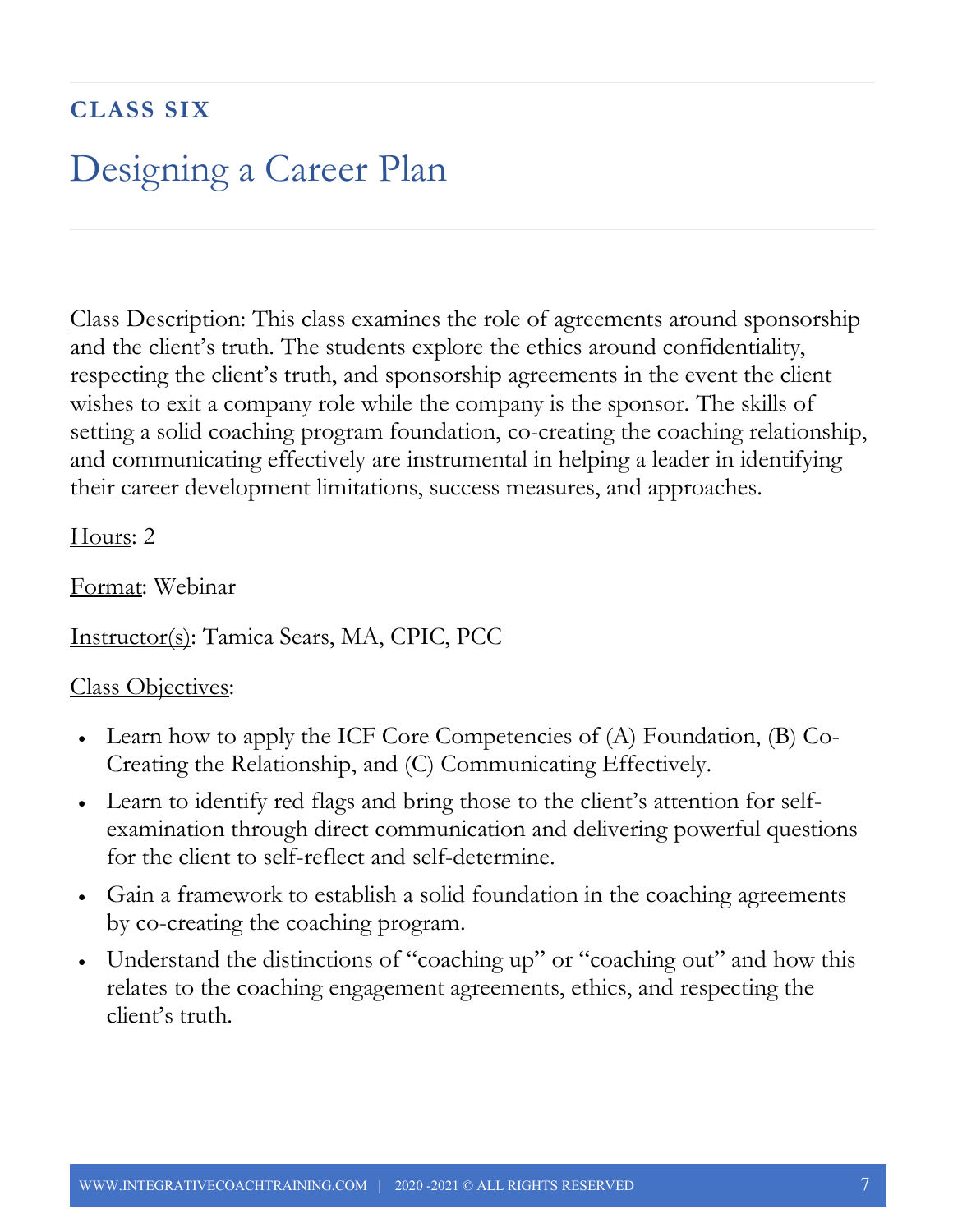### **CLASS SEVEN**

## Establishing Executive Presence

Class Description: This class reviews the Bates Model of Executive Presence as a starting point to understand the role and impact that Executive Presence plays in leadership efficacy. The students learn to use the coaching skills of presence to foster self-awareness and presence in the client. Students learn how their own presence as a coach invites evolution of their client's awareness of their own presence.

Hours: 2

Format: Webinar

Instructor(s): Suzanne McFarlin, BA, PCC, BCC

- Learn how to apply the ICF Core Competencies of (A2) Embodies a Coaching Mindset, (B5) Maintains Presence, (C7) Evokes Awareness, and (D) Cultivates Learning and Growth.
- Learn to identify the key distinctions in executive presence to help foster the client's self-awareness and leadership-awareness in ways that cultivate learning around the impact Executive Presence has on the environment and culture.
- Gain an understanding of how to integrate the Bates Model of executive awareness into the coaching to facilitate the client's ability to self-generate their goals and formula for embodied presence.
- Understand how the coaching skills of coaching mindset, presence, and evoking awareness all invite the client to craft a strong sense of their own unique, authentic Executive Presence.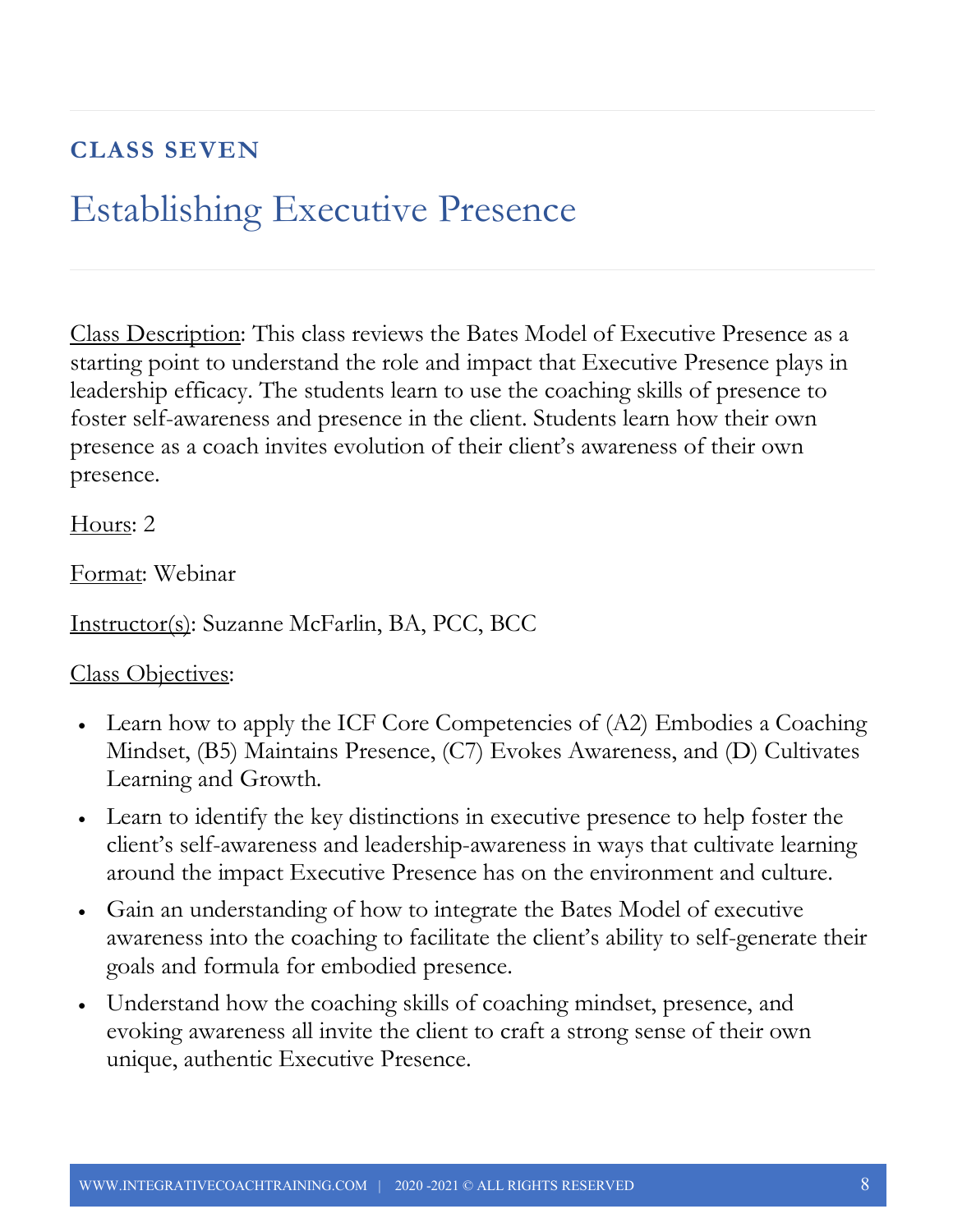### **CLASS EIGHT**

## Shaping a Coaching Culture

Class Description: This class explores the distinctions between transactional and transformational leadership to help the client foster a sense of who they envision being as a leader. Through the lens of coaching, we examine how to support and empower a leader to foster a coaching culture by self-identifying which aspects of coaching philosophy translate into the company culture.

Hours: 2

Format: Webinar

Instructor(s): Tamica Sears, MA, CPIC, PCC

- Learn how to apply the ICF Core Competencies of (A2) Embodies a Coaching Mindset, (B) Co-Creating the Relationship, (C) Communicating Effectively, and (D.1) Integrating New Awareness.
- Learn to identify the key distinctions between transactional and transformational leadership in ways that help foster a coaching culture and in ways that are supportive to a client's leadership style.
- Gain an understanding of what a coaching culture embodies and how to draw out client identified elements that bridge the current culture with the vision of a coaching culture.
- Understand the role that leadership plays in fostering a coaching culture and how the coaching skills of cultivating a coaching mindset, communicating effectively, and integrating new awareness all support the leader's vision and self-defined goals.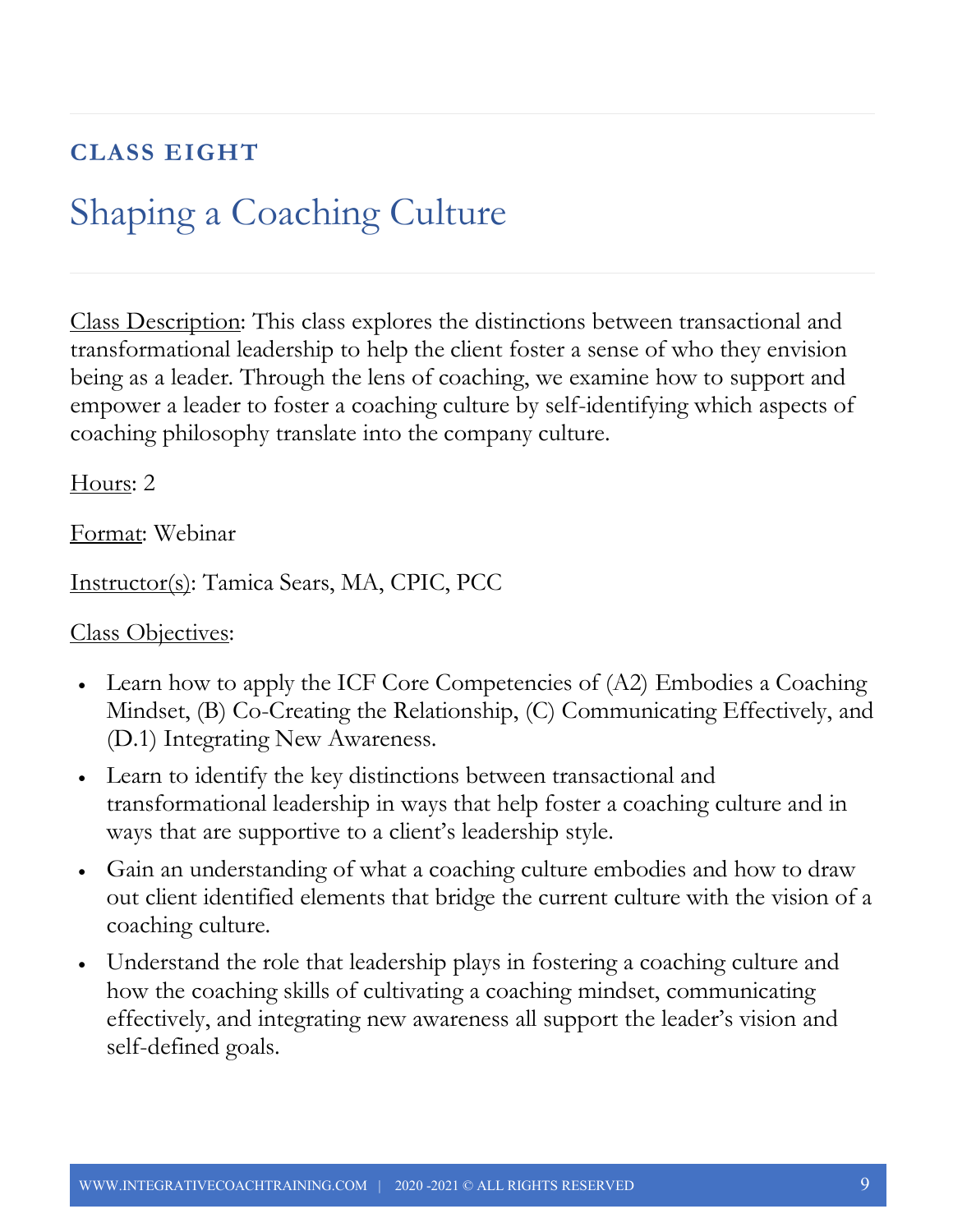### **CLASS NINE**

### Succeeding at Critical Conversations

Class Description: This class covers empowered communication in session, as well as, how to coach a leader to have critical conversions from empowered communication approaches that the leader self-identifies. Students learn how to establish and maintain agreements or revisit agreements to maintain efficiency in the coaching process. The coaching skills for communicating effectively are explored to support the client in their own communication effectiveness, direct communication, and how to approach critical conversations in their leadership role.

Hours: 2

Format: Webinar

Instructor(s): Suzanne McFarlin, BA, PCC, BCC

- Learn how to apply the ICF Core Competencies of (B) Establishes & Maintains Agreements and (C) Communicating Effectively.
- Learn to identify the areas of agreement or the client's agenda that need revisiting or reworking according to the client's needs.
- Gain a framework for direct communication that utilizes coaching as a key for effective communication.
- Understand the role empowered conversations and direct communication play in coaching a leader.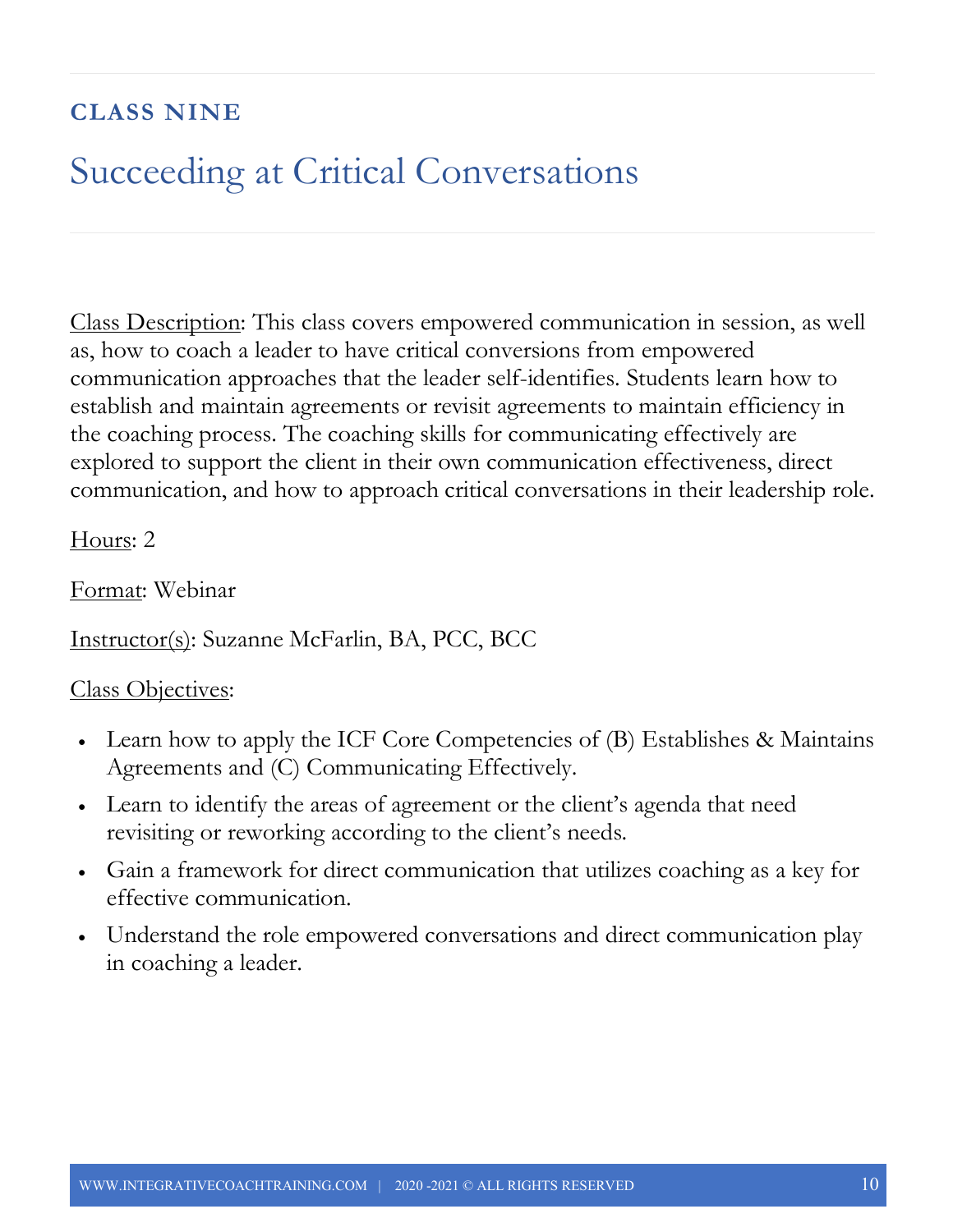### **CLASS TEN**

## Developing Psychologically Safe Teams

Class Description: This class places an emphasis on coaching a leader to grow in their team development skills and capacities. The students learn how to coach clients around topics of psychological safety in the work environment and team development initiatives. This includes the leaders self-identified limitations, challenges, goals, and skill development.

Hours: 2

Format: Webinar

Instructor(s): Tamica Sears, MA, CPIC, PCC

- Learn how to apply the ICF Core Competencies of (B4) Cultivates Trust and Safety, (B5) Maintains Presence, (C7) Evokes Awareness, and (D) Facilitates Client Growth.
- Learn to help the client self-identify goals or approaches for fostering psychological safety across teams and work environments.
- Gain a framework for supporting a leader to foster team development by creating environments that are safe, honoring, and efficient.
- Understand the role that the coaching skills of maintaining a strong and empathic coaching presence while cultivating trust and safety plays in coaching around fostering psychological safety.
- See how inviting the client's full expression evokes greater leadership awareness so that growth in their team development capacities ensue.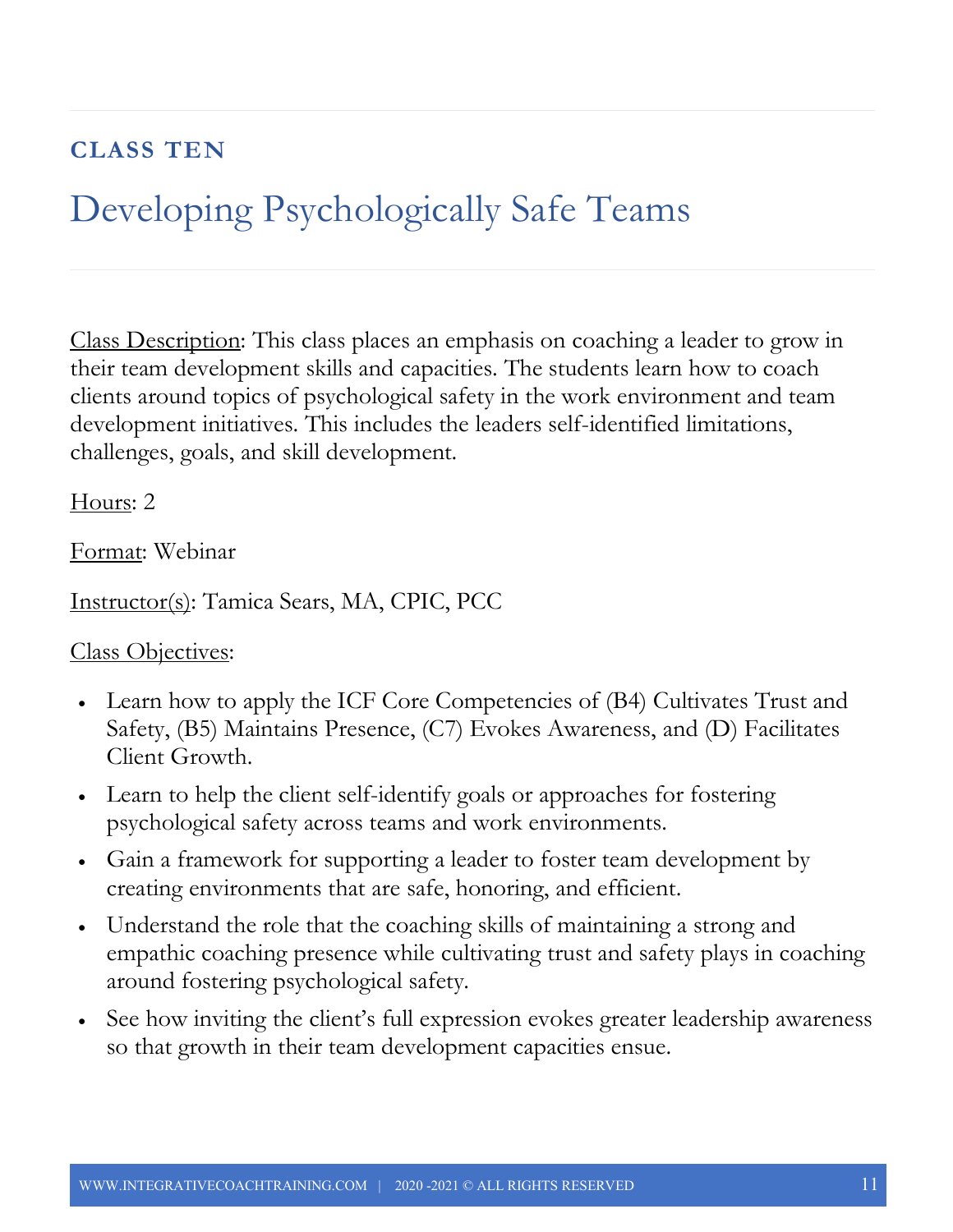### **CLASS ELEVEN**

## Inviting Executive Self-Care

Class Description: This class explores the role and importance of self-care in a leadership role and invites the student to hone the coaching skills that invite deeper awareness within the client. The student learns how to help facilitate growth that lends to the leader's agility and resilience in the workplace and in their life.

Hours: 2

Format: Webinar

Instructor(s): Suzanne McFarlin, BA, PCC, BCC

- Learn how to apply the ICF Core Competencies of (A2) Embodies a Coaching Mindset, (B4) Cultivates Trust and Safety, (C7) Evokes Awareness, and (D) Cultivates Learning and Growth.
- Learn to coach the client to self-identify the variety of ways that self-care lends to agility and resilience through their own awareness and self-learning.
- Gain an understanding of the role that the coaching skill of cultivating trust and safety plays in inviting a client to dive deeper into their relationship to self-care which includes exploration of limitations, beliefs, health, circumstances, and crafting self-agreements.
- Understand the importance of whole-person coaching skills that embody a coaching mindset and facilitate growth.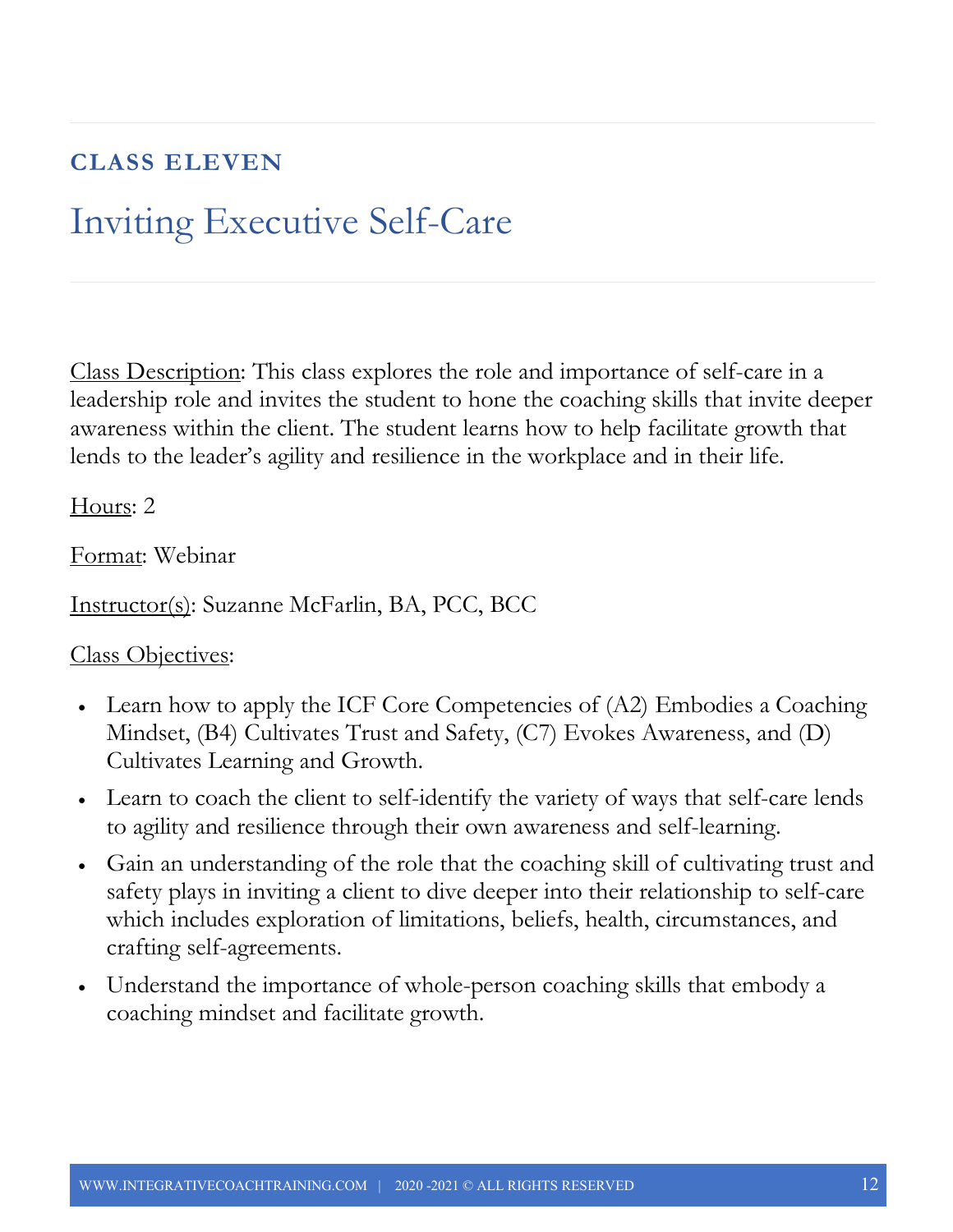### **CLASS TWELVE**

## Bringing it All Together

Class Description: This is the final class in the 12 week training. We start with a review of the 360 and demo coaching. We cover 3P Reporting for client progress tracking. Students learn how to coach around self-identified client blind spots in their leadership and work efficiency by evoking awareness and facilitating leadership growth. A panel of executive coaches will be present to answer questions in preparation for Modules 2 & 3.

Hours: 2

Format: Webinar

Instructor(s):

- Suzanne McFarlin, BA, PCC, BCC
- Tamica Sears, MA, CPIC, PCC
- Executive Coaching Panel

- Learn how to apply the ICF Core Competencies of  $(C7)$  Evokes Awareness and (D) Cultivating Learning and Growth.
- Learn to help the client self-identify areas and processes that get in the way of their efficiency as a leader.
- Understand how the coaching skills of evoking awareness and facilitating growth support the client in identifying processes and effective reporting that is simple, adaptable, and efficient for the client's unique situation and environment.
- See how to offer tool options so that a client may self-select what works best for them and to coach around adapting any tool to fit the client's self-identified needs.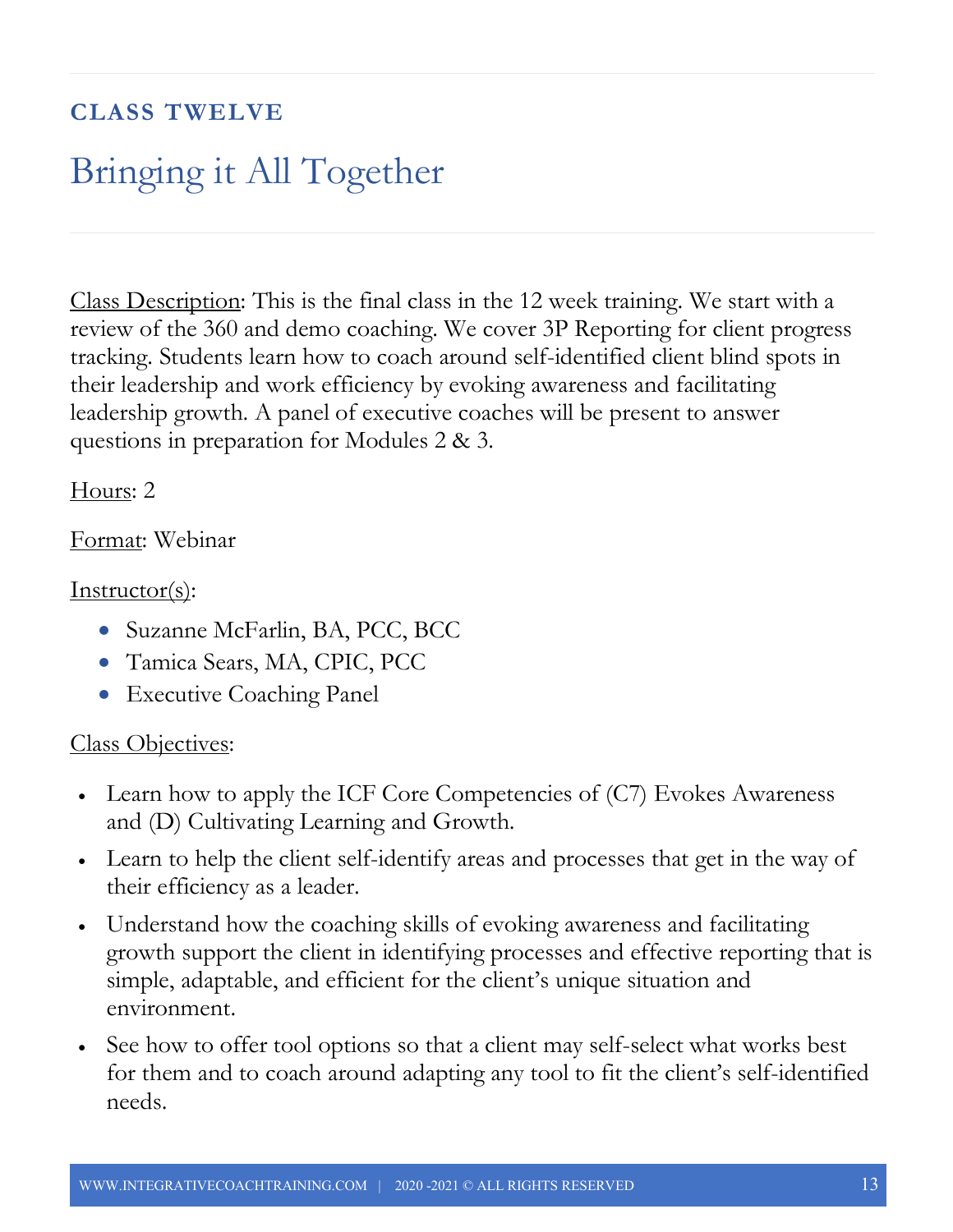#### **MODULE TWO**

## **Leadership Coaching Internship**

After training is complete, students move into a coaching internship to coach leaders in the field and directly practice and apply their leadership coaching skills, enhance their coaching presence, and gain hands-on experience in progress tracking.

Each student is paired with two leaders to coach over a six-month period.

The program provides each student with a contract, process, and materials to use in the leadership coaching programs they deploy. The student has the opportunity to extend any contract with the company privately upon the completion of the full six-month contract.

Hours: 24 hours towards ICF Coaching Log

Format: Coaching is delivered in-person, video conference, or by phone.

Instructor(s): The Coaching Supervisor oversees the intern's progress.

Activities:

- Delivery of 2 six-month coaching contracts with leaders in the field
- 24 hours of Leadership Coaching to log
- $360$  Process
- ROI Tracking

#### Objectives:

- 1. Experience leadership coaching in the field.
- 2. Network with companies and their leaders who bridge the coach into their own business in leadership coaching.
- 3. Activate the new leadership coaching skills learned in class time.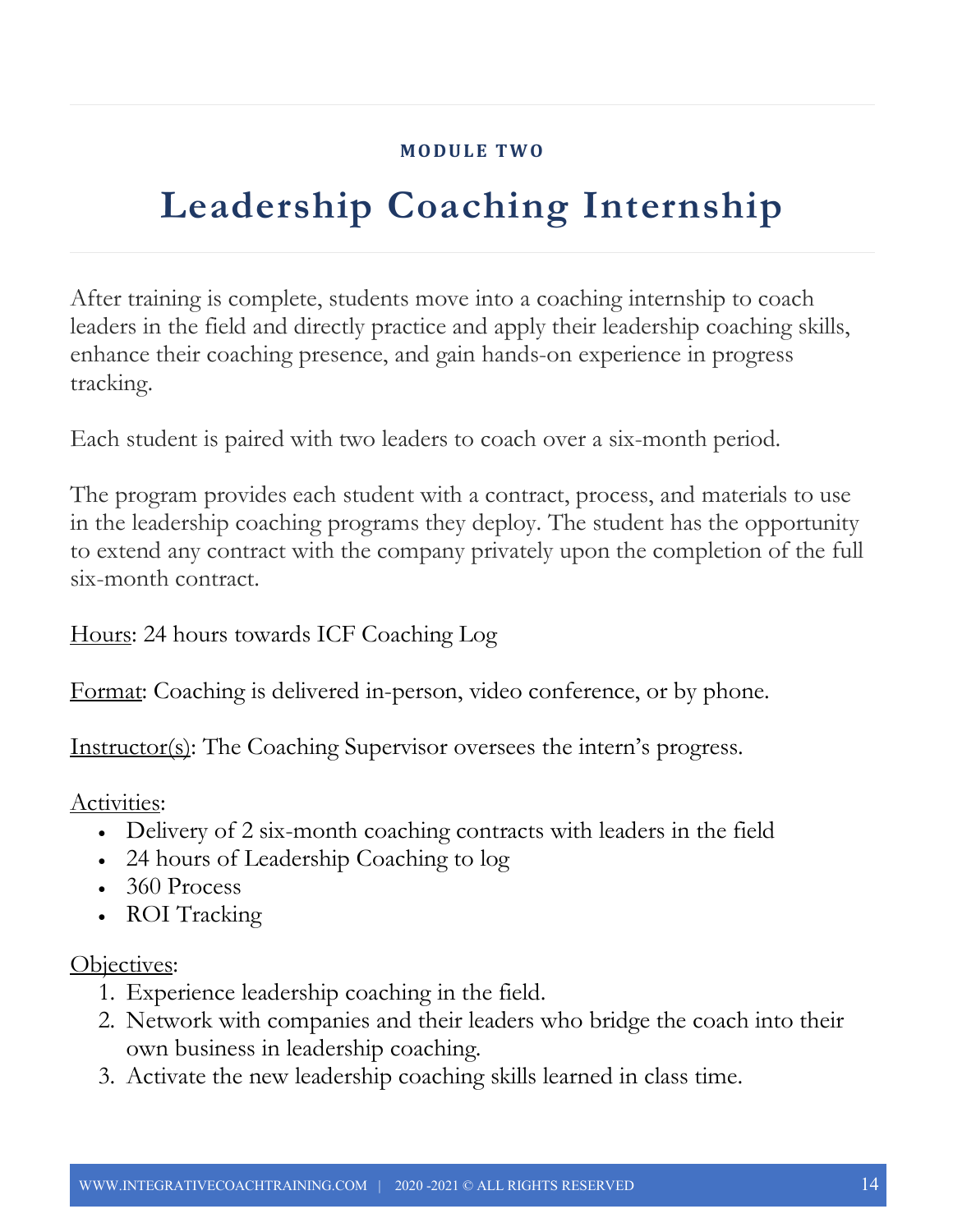#### **MODULE THREE**

## **Coaching Supervision**

Coaching Supervision is a key part of the LCS program. In Supervision, the coach has the opportunity to experience being coached around their own professional development in Leadership and/or Executive level coaching skills and approaches.

Coaching Supervision is designed to help the intern navigate their Leadership Coaching experience. Interns are coached through their blind spots, ethics questions, stuck points, growth curves, coaching presence, etc.

Being coached by a PCC level coaching supervisor is a key component in the development of the coach's effectiveness and development of the ICF Core Competency (A.2) Embodying a Coaching Mindset.

Hours: 12 hours of PCC level supervision

Format: Coaching Supervision is delivered by video conference or phone.

Supervisors:

- Suzanne McFarlin, BA, PCC, BCC
- Tamica Sears, MA, CPIC, PCC

Objectives:

- 1. Learn to continue to develop and hone their coaching mindset.
- 2. Gain a safe space to explore key learnings, goals, and stretch points.
- 3. Understand the role that the coach's own coaching presence plays in the successful outcome of a coaching engagement.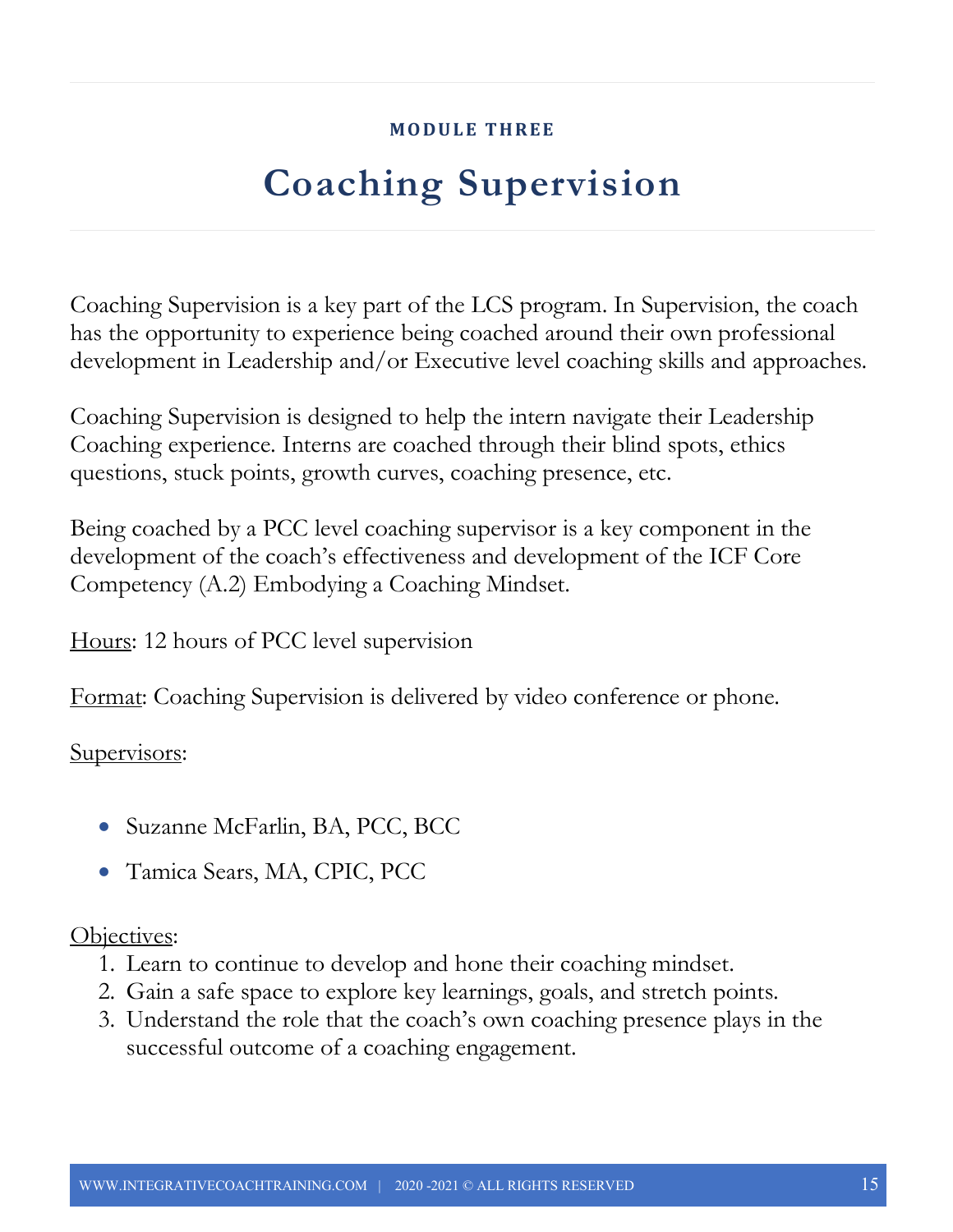## **Tuition & Application Requirements**

### **TOTAL PROGRAM HOURS: 60**

#### **ICF CCE: 60 (57 CORE COMP. / 3 RESOURCE DEV.)**

#### **TUITION: \$8,500 FULL PROGRAM RATE**

- **MODULE 1 - \$4, 750**
- **MODULE 2 & 3 - \$5,500**

**CERTIFICATION:** Completion of all three modules and requirements results in a certification as a "Certified Leadership & Executive Coach" (CLEC).

### **INSTRUCTORS & SUPERVISORS:**

- Suzanne McFarlin, BA, PCC, BCC
- Tamica Sears, MA, CPIC, PCC

#### **PRE-REQUISITES:**

- **1.** Program application, interview, and acceptance.
- **2.** Degree from a regionally accredited college or equivalent experience.
- **3.** Holds an ICF Credential of ACC, PCC or MCC or has completed certification through an ACTP program.
- **4.** Has 3 or more years in a business or corporate setting or 3 or more years of full-time leadership experience.
- **5.** Has a passion for empowering leaders in all areas!

### **HOW TO APPLY:**

Students who meet the pre-requisites are invited to apply for the LCS. Upon receipt of an application, the applicant will be contacted to interview for a spot in the next training. Training is held twice a year, Spring and Fall.

>>> APPLICATION FORM <<<